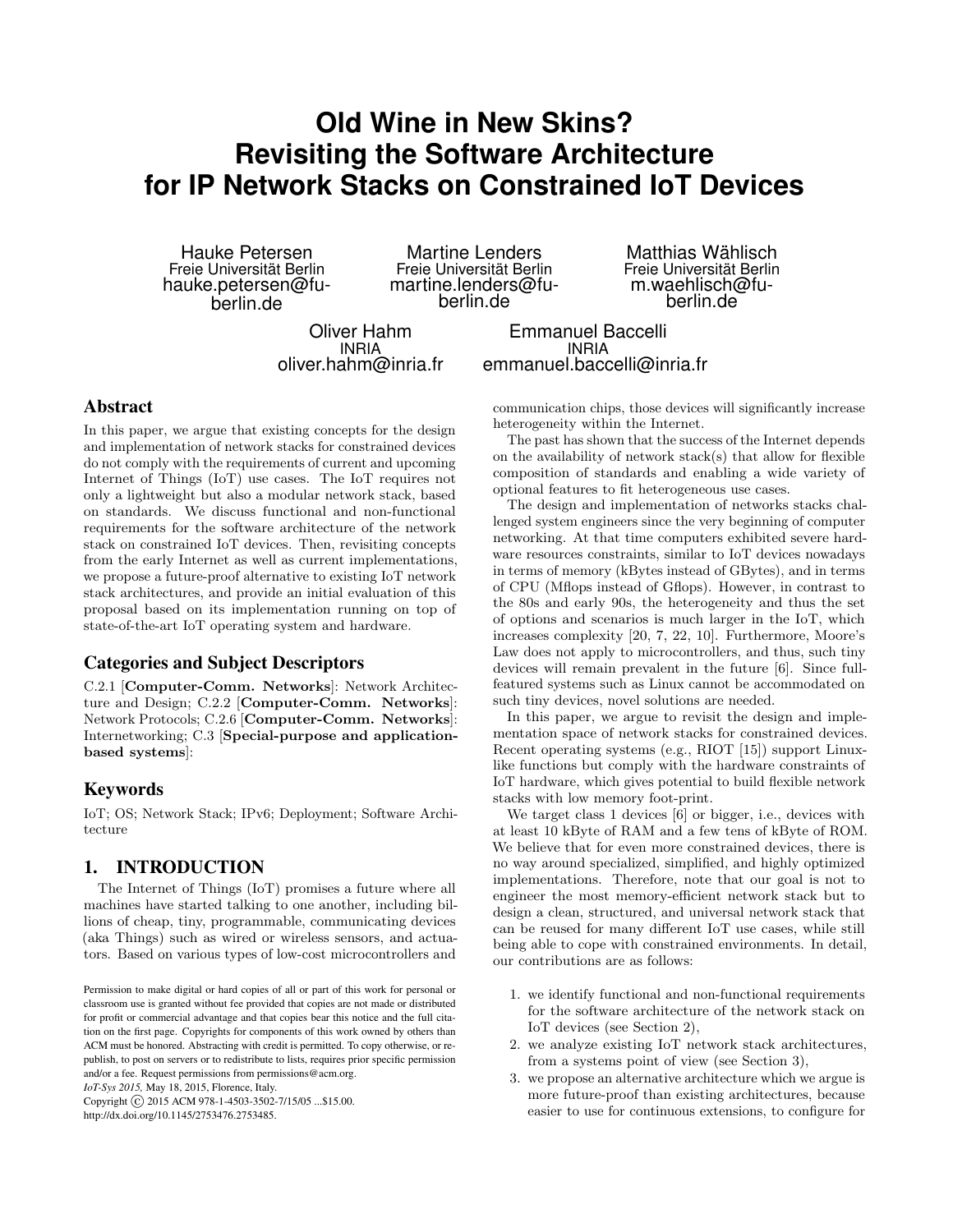different IoT use cases, leveraging cleaner interfaces and newly available IoT operating system services (see Section 4).

4. we provide initial evaluation of the proposed architecture and show it complies with typical resource constraints of IoT hardware (see Section 5).

#### 2. ASSUMPTIONS & DESIGN OBJECTIVES

As the complexity of software for embedded devices has increased over the last decade, it has become state-of-theart to use operating systems even on memory and CPU constrained machines, such as IoT devices. A full-featured network stack is one of the most complex pieces of software to run on an embedded platform. By full-featured, we refer to a stack allowing for a complete implementation of the specifications per design. This point is especially important, as one can easily simplify parts of an implementation at the price of limiting the extent of completeness that this implementation can achieve in the end. In the following, we will make the assumptions listed below.

Multi-Process & Hardware Independence. We assume that the network stack is built atop such an OS that provides the following features: (i) support of threads/processes, (ii) a lightweight process model, (iii) efficient inter-process communication (IPC), (iv) lightweight hardware abstraction, (v) a clean driver model, and (vi) a memory foot-print suitable for IoT devices. Assumptions (i)-(iii) allow for a modular network stack that is split over multiple processes without a significant overhead through administrative data structures and run-time drawbacks. Assumptions (iv) and (v) enable the network stack to be independent from specific IoT hardware platforms and network devices. We also assume that the OS allows the network stack to be open source, maintained by a lively community (similarly to Linux).

It is worth noting that our assumptions are reasonable; the operating system RIOT [15] matches all of them and thus allows us a proof of concept of our proposed architecture.

# 2.1 High-Level Objective & Approach

The usual approach to deal with the heterogeneity of embedded systems in the IoT (i.e. hardware constraints, use cases) is to implement multiple network stacks — each designed for a specific setup. While this yields optimized results for a small group of scenarios, there are drawbacks: multiple implementations vastly increase efforts for implementation, testing, maintenance, and incur extra efforts to ensure interoperability.

We thus pursue a different approach: we aim for a single, full-featured network stack that is flexible enough to work in a broad range of IoT scenarios, while still being efficient and small enough to run on constrained and battery-driven devices. In the following, we break down the various aspects of this high-level objective.

#### 2.2 Functional Requirements

Focus on IPv6. The network stack should enable end-to-end connectivity between IoT devices and any other Internet device. IPv6 is a good candidate for this functionality, together with the 6LoWPAN suite of IP protocols for low-power lossy networks (including RPL, UDP, CoAP etc.). Note that that our design should also easily apply to other layered network stacks. For this reason we will focus, but not exclusively, on IPv6.

Full-featured. We aim for a full-featured network stack in a sense that supported protocols should implement their specifications completely as a long-term goal. The point is to prohibit design decisions which will limit future extensions of an implementation. The rationale behind this is to allow for a generic solution, which can be tailored to fit various use cases, instead of a solution that is too specific by design.

Support for multiple network interfaces. IoT scenarios do not only include basic sensors with a microcontroller and a single low-power radio, but also border routers with multiple interfaces (e.g., Ethernet and IEEE 802.15.4) as well as upcoming IoT devices, which are likely to have multiple radio interfaces (e.g., IEEE 802.15.4 and Bluetooth). Thus, the network stack must be able to handle multiple network interfaces, and we argue that, if designed carefully, the overhead of multi-interface support is negligible compared to single interface support, even on constrained devices.

Parallel data handling. Most embedded network stacks achieve their small memory footprint by reducing their functionality, to the point where they are only able to handle a single network packet at a time. While this might be reasonable in some use cases, this is unrealistic in general. In particular, using IPv6 over spontaneous wireless networking, multiple services run in parallel, e.g., both routing and neighbor discovery protocols are tightly coupled to data transfers between nodes. Thus, the network stack must be able to handle multiple packets and data streams in parallel.

#### 2.3 Non-functional Requirements

Open Standards and tools. Decades of experience with the Internet indicate that deployment success depends on (open) standards. To achieve future-proof interoperability despite heterogeneity amongst IoT devices, the network stack must be standard compliant. Heterogeneity is not only found in IoT hardware but also in development environments and processes. We argue that a standard network stack should only depend on open tools and standard paradigms (e.g. ANSI C) to allow easy integration. Exotic tools and programming languages become a fatal hurdle on the way to reaching the critical mass of developers necessary to develop and maintain in the long run a piece of software as sophisticated as a network stack (a typical example of this phenomenon is TinyOS with the nesC language [18])

Configurability. The objective is the design of a versatile network stack that can be adapted to a variety of IoT scenarios. However, the granularity of configuration should avoid too many configuration options that have unclear meaning and effects (and thus are only usable for experts). Key configuration parameters must be well documented and accessible from a central point to achieve a user-friendly and flexible solution.

Extensibility via clean interfaces. Clean interfaces yield two important advantages. First, it focuses modules on their core functionality, thus preventing entangled code. Second, it yields testability by design. Furthermore, modules and clean interfaces enable substitution of parts of the network stack, which can easily be tailored according to the IoT scenario. For example, it is straightforward to switch between two different implementations of a neighbor cache, one being optimized for run-time performance using a heap data structure, and another being optimized for memory efficiency using a simple circular list. However, again, the granularity of modules should remain coarse enough to avoid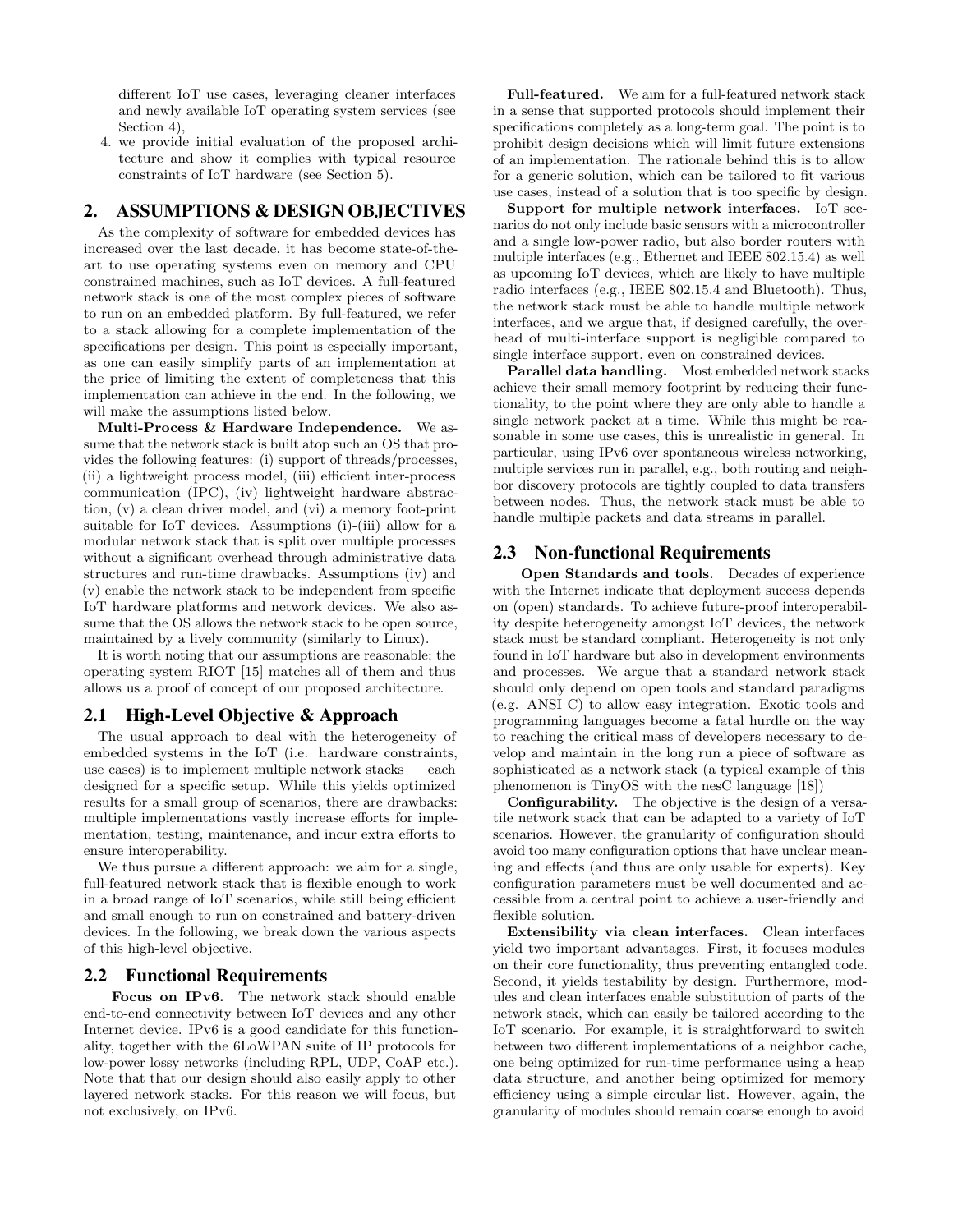the pitfalls of ultra-fragmented code, which quickly becomes unmanageable, as analyzed in [18].

Low memory footprint. While we do not aim for the smallest possible memory footprint (we have other goals, as stated above), we aim for very limited resources. For a concrete upper bound we aim for a maximum of 30Kb of ROM and 10Kb of RAM for a single interface configuration running 6LoWPAN, RPL and UDP. These target numbers align well with the available resource on class 1 devices [6], which we expect to one of the most significant classes of IoT devices in the near future.

Low-power design. Many IoT devices are expected to run for years on small batteries. Experience shows that optimizations for low-power are harder to add on, and thus should built-in by design, from the very beginning. This has mainly two consequences: (i) the design of the network stack must allow to easily vary the protocols used in different scenarios, as best suited, and (ii) the implementation must use efficient data-structures and algorithms allowing maximum sleep intervals for the CPU.

# 3. RELATED WORK: EXISTING NETWORK **STACKS**

Today's Internet is unthinkable without Linux/Unix and their network stacks, successors of the BSD 4.4 network stack [8, 25]. Although they were originally developed in times when the memory constraints of a typical computer were roughly comparable with that of current IoT devices, their development followed fundamentally different design objectives, focusing predominantly on throughput (this manifests itself e.g., in the way buffers are designed). Over the years this lead to a drastically increased memory footprint and made it inconceivable to run or port these stacks to IoT devices.

Over the last decade, and even more since 6LoWPAN has evolved, a number of network stacks have been developed specifically for embedded devices. One category of stacks are ultra-minimalistic implementations, such as the work by Santos et al. [9], which – by design – are not extensible and cannot become a full-featured IP stack. Thus, they do not meet the requirements from Section 2. Various other stacks, as presented by several surveys, can be roughly be put in three groups (i) discontinued, (ii) proprietary and closed-source, or (iii) open-source and freely available [21, 24, 26]. In the following we will focus on the third group (the analyzed requirements disqualifies the others).

Sensinode's open NanoStack 1.1 [17] was superseded by the proprietary implementation of NanoStack 2.0, thus does not satisfy the requirements we derived in Section 2.

A number of relevant network stacks were based on TinyOS [19]. However, since they were using  $TinyOS'$  exotic programming language nesC, they do not match the requirements from Section 2. Additional, we argue that due to the high complexity of TinyOS' system design and therefore limited number of available developers (as analyzed by P. Levis [18]), it is very unlikely that development of these stacks will keep up with the evolution of new IoT protocols.

An interesting approach towards a fully configurable network stack for embedded environments was proposed with  $CiAO/IP$  [5]. However, it does not match the derived requirements for similar reasons as the stacks for  $TiniyOS$ , since it is based on an exotic C++ dialect and an exotic

compiler. Moreover, the intended granularity of configurability is too fine grained to be manageable by most application developers.

The two most prominent embedded network stacks today are uIP [12] and lwIP [11]. Both were developed at the same time by the same author as pure IPv4 stacks. Over time uIP has evolved from being developed as a stand-alone network stack to being maintained as the default network stack of the Contiki operating system, supporting a full 6LoWPAN protocol stack [13, 14]. The stack does however not support multiple network interfaces and is further based on an event loop paradigm. This makes it hard to program for a typical programmer experienced in traditional networking applications and more difficult to implement several protocols and mechanisms from the TCP/IP suite [16]. The lwIP stack is similar being developed over time, IPv6 support being recently added. For use in the IoT lwIP is missing support for 6LoWPAN. Although both stacks can be configured to a good extent, they are missing clear documentation and interfaces for easy extensibility. For these reasons we see both stacks failing to comply to the derived requirements.

## 4. GENERAL ARCHITECTURE

The key design rule for the proposed network stack software architecture is a strict module-driven design. We emphasize especially on a clean definition of the interfaces between these software modules as this ensures interchangeability of modules (i.e. to choose from different implementations for different scenarios) and interoperability of these modules. In this section we will give a brief overview on the most relevant design decisions.

#### 4.1 Modular Design

The top level of the software architecture consists of a number of high-level modules, one for each functional entity of the network stack, for example UDP, IPv6, 6LoWPAN, or RPL. The novelty of the proposed architecture is that each high-level module is executed in its own thread while each module services the same API utilizing the operating systems IPC. The unified interfaces allows for chaining multiple modules together and the concept is comparable to Unix STREAMS, as proposed in the 80s [23], with the difference that we transferred the STREAMS concept to work via IPC.

Figure 1 illustrates as network stack configuration with three devices. The netapi depicts the unified IPC API between the high-level modules. Although each of these modules can roughly be mapped to layers of the TCP/IP model, the architecture does not enforce this mapping.

This design allows for a very flexible configuration of modules (even at run-time if needed) and, as important, it enables a straight-forward extension by new features or adding other layers. During design and implementation of modules this design enables further a clear separation of concerns and it enables for efficient testing of the modules. Using a unified IPC API yields further benefits when adding integrated network devices into the system that include already parts of the protocol stack, like Texas Instrument's CC3000 which already provides a full TCP/IP stack [4]. For a given network interface that e.g. already includes a full IP implementation one simply needs to write a host-side device driver that can service netapi and make it known to one or more transport layer modules.

One might argue that IPC comes with a high price w.r.t.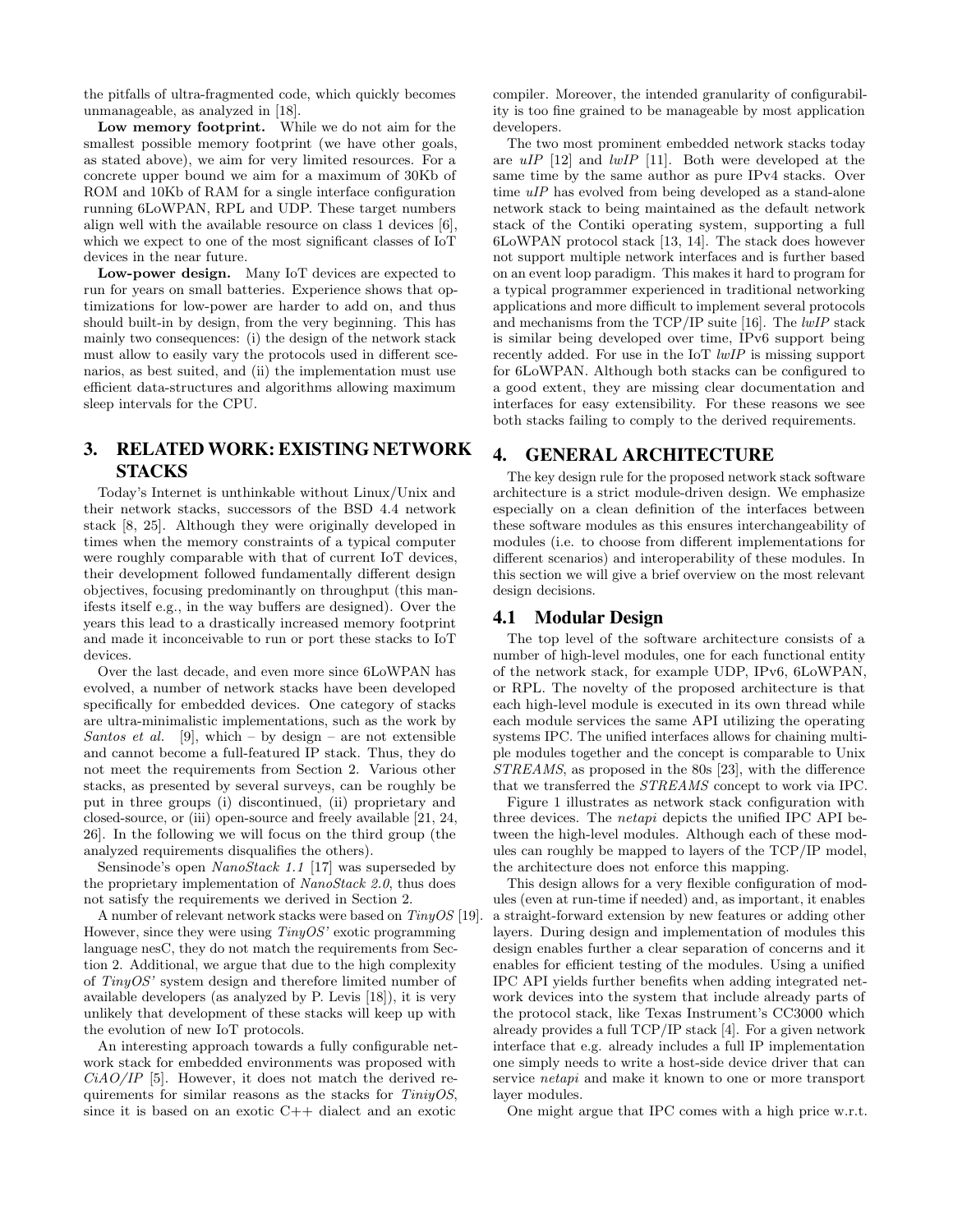

Figure 1: Sample configuration of a network stack. Each box depicts a high-level module running in it's own thread.

run-time performance and therefore energy usage. However, our measurements using RIOT on state-of-the-art IoT hardware (a 32-bit ARM Cortex-M3 platform) show that sending a message from one thread to another, including context save, running the scheduler and context restore, requires a number of CPU cycles that is only one order of magnitude more compared to the number of cycles needed for a direct function call. The benefits thus outweigh this overhead because (i) packet throughput on IoT devices is typically low, and (ii) there are few layers going up the stack, typically yielding IPC on less than 4 occasions.

#### 4.2 Inter-module Communication: netapi

We introduce a unified interface for communication between high-level modules called netapi. This interface is built around a small set of messages sent between the modules utilizing the operating systems IPC. The idea behind this interface is that every layer in the network stack services an identical interface. The core of the netapi interface is a minimal set of messages, of which the most essential are WRITE\_DATA, REGISTER\_RECEIVE\_CALLBACK, and SET<sub>-</sub> and GET<sub>-</sub>OPTION. As each module must be able to parse the general format of netapi messages, it can implement any subset of possible message types and reply with an ENOTSUP ("Operation not supported", POSIX.1-2001 ) for all other message types [1].

## 4.3 Driver Interaction: netdev

The proposed architecture introduces a second unified interface for communication between device driver and medium access control (MAC) protocols, called netdev. In contrary to the netapi interface this API is based on direct function calls instead of IPC. The practical reason for introducing a second interface at this stage are the tight timing constraints of MAC protocols (e.g. schemes based on TDMA). Using the netdev API allows (i) for independent implementations of device drivers and MAC protocols and (ii) for better re-use and exchangeability of both, subsequently increasing the portability.

#### 4.4 Packet Buffering

A key issue to solve in the design of a network stack for constrained devices is the handling of buffers for user data and protocol headers, as these are stored in RAM being one of the most limited resources. Typical design choices for these buffers include centralized approaches, copying data from module to module as well as mixed concepts. The data handling in the proposed network stack is designed around a 'copy twice' concept. Outgoing data is copied once from the user application (socket) into a central buffer and once into a network interface's device buffer by the device driver. The same is true for receiver data, which is copied on arrival once from the network interface into the central buffer and once more when handed over to an application.

The central packet buffer is designed as a central module accessible from all high-level modules through a well defined API. The buffers task is to centrally provision memory for storing header and user data while it is passing through the network stack, either as packets in one piece or as fragments. By accessing the packet buffer though a defined interface, it is further possible to transparently exchange the packet buffers implementation at compile time, e.g. one that manages a fragment of statically allocated memory against an implementation using dynamic memory on the heap.

The major advantages of a central buffer are (i) flexibility, (ii) efficiency through less data copying and (iii) the possibility to globally define the (maximum) amount of memory used. A drawback of a buffer taking chunks of data in different sizes is fragmentation, but we argue that with efficient implementation this disadvantage is marginal. By including means of prioritization for memory allocations in the packet buffers API, we can further make sure that no network module is being starved by missing buffer space, thus removing the major source for dead-locks.

# 5. PRELIMINARY EVALUATION

We implemented a proof of concept of our approach for the operating system RIOT [3]. To illustrate the principle feasibility we present the required amount of memory. Note that the values are still subject to optimization.

Our evaluation is based on a simple configuration using UDP, 6LoWPAN, and a single IEEE802.15.4 network interface built for the IoT-LAB\_M3 hardware [2]. Table 1 shows the ROM usage for relevant modules of the network stack. Our modular network stack, which is based on common programming techniques and system calls, requires less than 30 kByte of ROM and is thus in line with IoT resources.

| Module       | IEEE<br>802.15.4 | 6LoWPAN<br>and IPv6 | <b>UDP</b> | Socket<br>API | Helper<br>Functions |
|--------------|------------------|---------------------|------------|---------------|---------------------|
| <b>Bytes</b> | 1.112            | 15,708              | 886        | 1.280         | 2,530               |

#### Table 1: Preliminary code size of main network stack modules on an IoT-LAB M3 node (ARM Cortex-M3)

The RAM usage is mainly driven by two factors: (i) buffers and (ii) stacks. While the size for the central packet buffer is